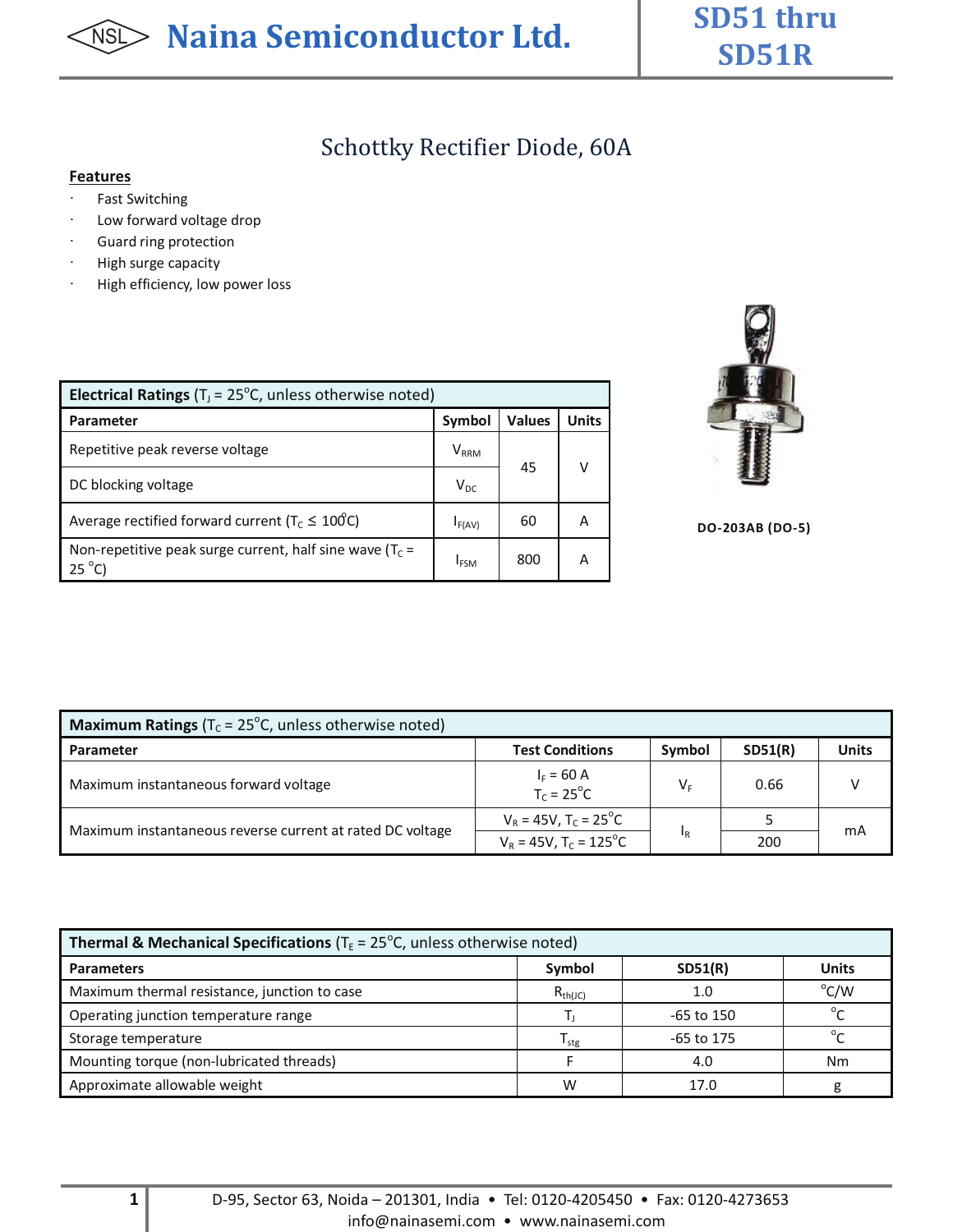## NSL **Naina Semiconductor Ltd. SD51 thru**

# **SD51R**